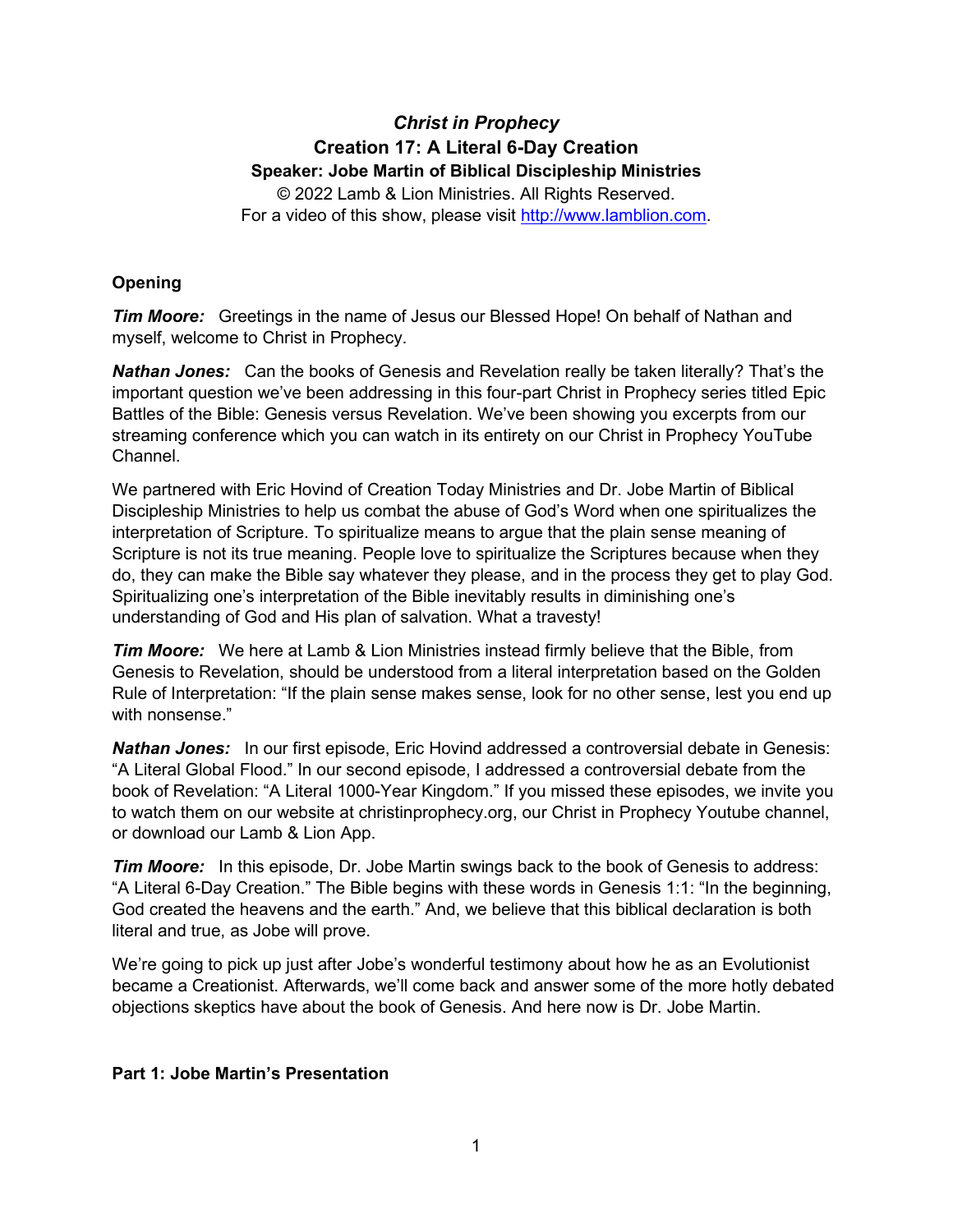Jobe Martin: And so, let's talk a little bit about those days in Genesis. Couldn't those days in Genesis chapter 1 be indefinite long periods of time like a billion years each? That's what I hear all the time in the churches where we go. And so, were they normal days, or were they long periods of time? Well, the Hebrew word that is used there is "yom," that means day, and everywhere else in the Hebrew language that you have the word "yom" with a number, a numerical qualifier, day one, day two, day three, it always means normal day. That is how it reads in Genesis chapter 1.

Then also each of those days is half light and half dark. So, if you had a billion years, each day is a billion years, like Evolution demands, Evolution has to have billions of years, well then we've got a problem because each day is half light and half dark. So, you would have half a billion years of darkness, followed by half a billion years of unrelenting light. Well, we know that doesn't work. And then you ask some questions like: How old was Adam when he died? Adam was 930 years old when he died. A Genesis 1 day is equal to a billion years. He lived through let's say half of day six, all of day seven, so there is a billion and a half years, 930, so was Adam 1,500,930 years old when he died? No. No, we know that's not true.

In Genesis 1:14, God tells us what He means by day, He said, "There were days, there were seasons, there were years." Genesis chapter 1. Right in Genesis 1 He compares a day to a season and a year. Well, if a year is equal to a billion years, a day is equal to a billion years, how long then is a season? It is 90 days long, that is 90 billion years. If a day is equal to a billion years in Genesis 1, how long is a year? Well, you can't do it. You absolutely can't do it.

And then over here in Exodus right in the Ten Commandments, Exodus 20:9 God says, to people, "Six days shalt thou labor and do all thy work." Okay, how long is a workday that we work? Is there any question about that? I mean does anybody go off and work for six billion years? No. We know what those words mean. It might seem like billions of years sometimes but those are normal days, right in the Ten Commandments. "For thou shalt labor, six days shalt thou labor and do all thy work." Well, then in verse 11 of Exodus 20 God says, "For in six days," hey, the same kind of people, the same kind of days you work, God says, I worked and within a six day week, made up of the same kind of days you people work, I made the heavens, the earth, the seas, and all that in them is. God says He worked normal days to do everything that He did, everything in the earth, the sea, the heavens, everything within a six day week of the same kind of days we work. That is as clear as it can be. Those days can't be billions of years each.

And then in 2 Peter 3, God is going, He shows three judgments, He has Second Coming Judgment, the Flood Judgment of Noah's day, the Fire Judgment that is yet in the future. And after he talks about those three judgment, which is scary if you don't know Jesus as your savior. Well, maybe we ought to look at that, 2 Peter 3, and we'll go down here to about verse 9, he says, "But, beloved, be not ignorant of this one thing, that one day is with the Lord as a thousand years…" Oh, oh, that means those days in Genesis could be any amount of time, right? He says right there, a day is like a thousand years. But they don't finish the verse, people that use that argument, "…and a thousand years as one day." God is not telling us the days in Genesis were like a thousand years each, he is telling us His heart. Now, how do we know? Because the next verse, look at what he says in verse 9 of 2 Peter 3, "The Lord is not slack concerning His promise, as some men count slackness; but is longsuffering to us-ward, not willing that any should perish, but that all should come to repentance."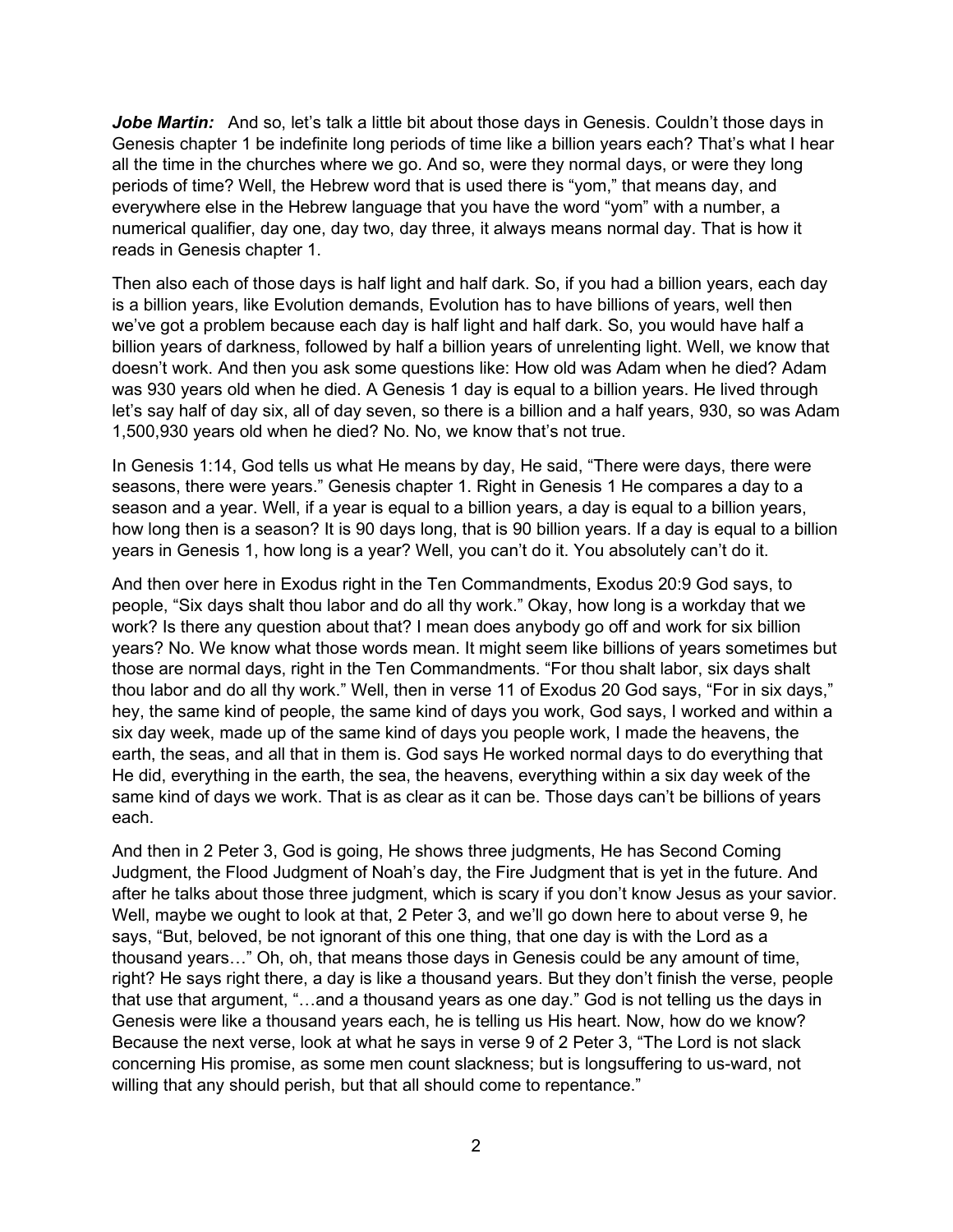Now, God is above time, but I think what He is saying here is, "Look here is my heart, as I wait for you to come to repentance. To put your faith and trust in Jesus, to be saved, to have your sins forgiven a day is like a thousand years." But the day you come to repentance, if I waited a thousand years, it is like a day. I think that is all He is trying to tell us right there.

Alright so, the genealogies, people go, "Oh, yeah, but there could be millions of years missing in the genealogies, you know there is room to put your billions of years right there in the genealogies." Well, let's think about that for just a minute. If a genealogy, in the genealogies what do we have? Well, they are the tables of the generations of people. Now, what do Evolutionists say were the last things to evolve? People. Well, what does that mean? Well, that means people are already here because we have genealogical tables which is telling us the record of people. Everything else is already here because Evolution says the last things to evolve were people.

Well, if everything else is here then even if you had billions of years missing in the genealogical tables in the Bible, it wouldn't help you with evolution because everything is here. And so, that argument doesn't work. So, what can we do? We can just trust God that He has told us everything He wanted to tell us. And let me go here for a second. Okay, so what do we have in the genealogical tables? We know it was seven generations from Adam to Enoch, that is in Jude verse 14, so there is nothing missing there. And then we also know that Adam overlapped Lamech, Adam and Lamech, it was like Adam and Lamech hey, Lamech my great-great-greatgreat-great-grandson, I want to tell you something, "I shouldn't have eaten of that fruit." And Lamech then is Shem's grandaddy, so Lamech comes and talks to Shem, "Hey, here is what your great-great-great-granddaddy Adam told me." Then Shem comes through the Flood, out the other end, Shem overlaps Abraham by at least 50 years. Shem probably talked to Abraham, they all lived right around there. Well, what does that mean? There are no huge gaps in the genealogical tables. But it wouldn't help you even if there were.

So, you have to decide what do I believe? Do I believe that God created everything about 6,000 years ago, just like He says in the Bible. That is all that we can get from the Bible. So, that means people at the very beginning. Mark 10:6, "God made male and female," people "from the very beginning." Well, when was the beginning? According to the Bible about 6,000 years ago. But if you say, "Oh, those days in Genesis they could be a billion years each," well, then you are looking at the way Evolution looks at this whole thing, and what does that do? That puts man at the very end of about a 15 billion year period.

So, which one do you believe? Do you believe man at the beginning, like the Bible says, or do you believe man at the very end, the very last second geological speaking of a 15 billion year period? Which one? Which one do you believe? See down in your heart you have to decide, am I going to believe God's Word, or Man's word? And that's the issue, who am I going to believe? We can believe the Bible and we can believe the Gospel.

Alright, now, I jumped ahead a little bit. So, I am going to go back and mention a couple other things here. Let's keep this in mind first of all, Isaiah 48:11, God says, "I will not share my glory." Evolution robs God of His glory; it steals His praise. What is the whole purpose of Evolution? I can be here without God. I will show you a quote in a minute on that. So, we don't want to rob God of His glory.

Now, another thing, if the Laodicean church represents, it was a real church, but does it also represent the Church of the last days before Jesus comes? I believe it does, the lukewarm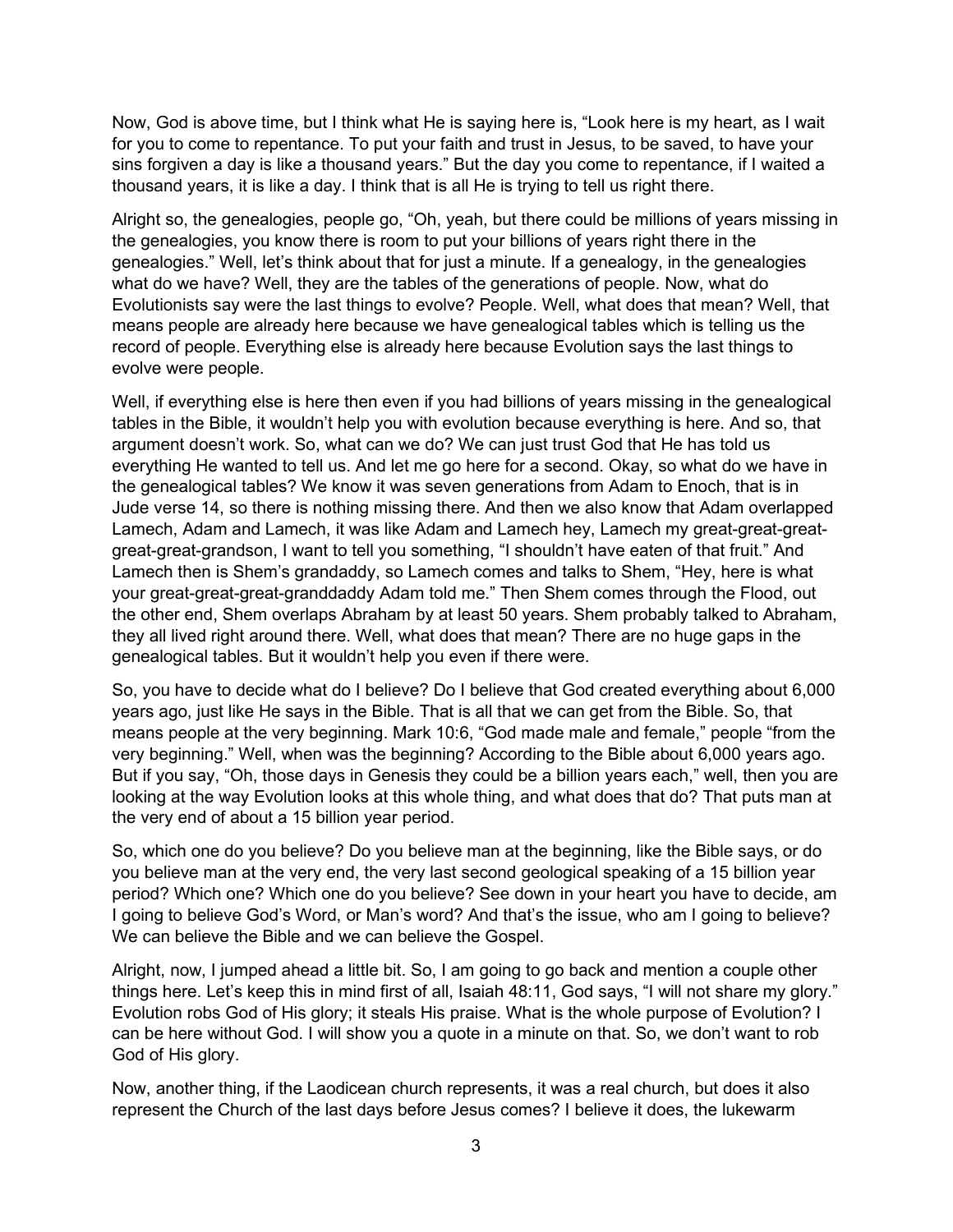church. That is the church as we go around from church to church, mostly lukewarm. Well, look at what Jesus calls Himself in Revelation chapter 3, down there about verse 14, He says, and this is the Revelation of Jesus, and He is speaking through John, He says, "And unto the angel of the church of the Laodiceans write; These things saith" who? Now He is going to name Himself, Jesus, "the Amen." Well, if that is the church of the last days, that is a perfect name, the Amen. Okay. This one is it; I'm coming. Then He calls Himself, "the faithful and true witness." Well, the church of the lukewarm church of the last days, they don't believe the Word of God. We go to churches they don't even have Bibles. They don't believe the Word of God. So, He says, "I am that faithful and true witness." My Word is true, it's faithful. And then He calls Himself, "the beginning of the creation of God." Another characteristic of the last days church, they don't even believe in Creation. I mean they believe in all kinds of different words of man, various ways of thinking about Evolution, Day Age, Theistic Evolution, Progressive Creation, Framework Hypothesis, all those things. But it's not what God says. So, they have compromised what God says. They are not believing exactly what God says.

So, what are some of the reasons why a Christian Worldview should be grounded in a Biblical Creation? Young Earth, Global Flood, that is what the Bible teaches. Well, if a big bang created the world, and that is what they believe. Back there some big bang went kaboom. What is that? That's no one, plus nothing, equals everything because there is no God there. So, there is no explanation or source for things like logic, the ability to think, where did they come from? Explosions don't create those kinds of things.

The first 11 chapters of Genesis hold all the major doctrines of the Bible, they are all there. If those chapters are not factual as written, they are allegory, they are poetry. And by the way they are not poetry, Genesis 1 that is not poetry. What is Hebrew poetry? Subject, verb, object. God created a fish. That's poetry. That is how it reads in English, not how it reads in Hebrew. What is Hebrew narrative? Verb, subject, object. Created God the fish. Created God the plant. Etcetera. So, Genesis is written in straight forward historical Hebrew narrative, and there is no question about that. So, it is not poetry. It is not allegory. But if it was then Adam is not a real Adam, Adam was some kind of metaphor. Well, that means Jesus isn't the real Jesus because the New Testament calls Jesus the second Adam. Is Jesus a metaphor? No, absolutely not.

Man has value and worth because he is created in the image of God. If he was just the result of a random accidental chance explosion his greater value to society would be to die after producing some new mutation of course. And that would bring in a higher life form, and that would take his place, so he needs to get out of there. No more worth than blue green algae or something. So, a big bang explosion couldn't create beauty. How does an explosion create beauty, and regularity, and symmetry, and law and predictability, and things like love, and music, logic? Explosions don't do that. Only God could do that. No observable science supports the idea that random chance, mindless processes brought everything into existence. Absolutely none.

## **Part 2- Q&A Epic Battles Segment**

*Tim Moore:* Well, I tell you what Jobe, one of the things that I am curious about, I joked earlier about you being a wise guy, but really we have great respect for your wisdom. So, with your understanding how did these creations that God put on earth, from the animals, the plants, to mankind himself, appear old or did they have to grow up? In other words, did God try to fool the creation by having an appearance of age? Explain that thought to us.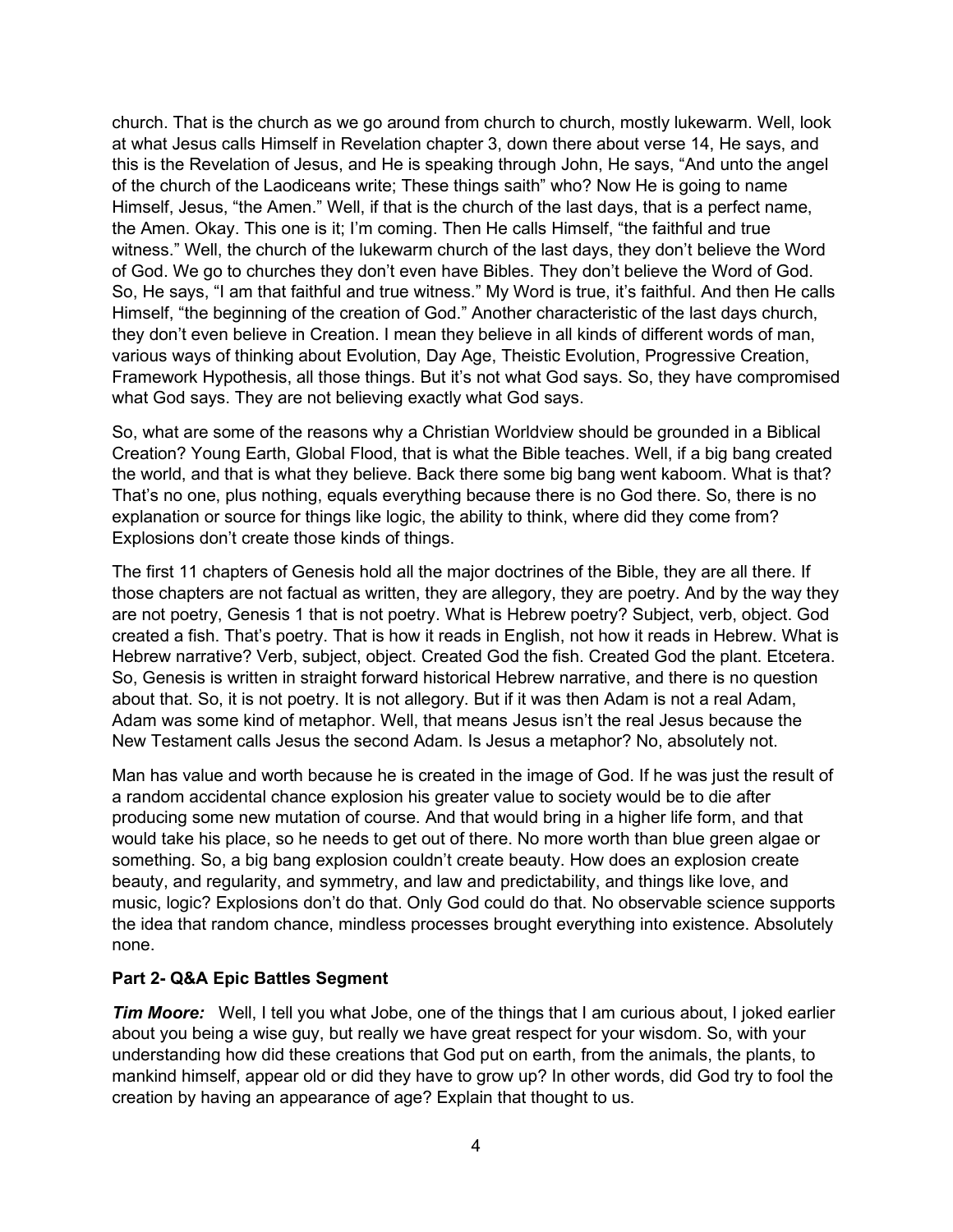**Jobe Martin:** Well, we just have to believe what God says. And what does He say? On day six He created Adam. Now, was Adam a little baby? Aww, look at this. No, he's a full grown. Okay, I'll make this up. Let's say Adam is walking around in the garden and here comes Michael the Archangel. And Michael says, "Well, hello, my name is Michael." Adam says, "Well, my name is Adam." And Michael says, "Well, how old are you Adam?" Adam says, "I'm ten minutes old, God just made me like I am ten minutes ago." He was created fully mature. God puts Adam to sleep, and He takes out a rib, Genesis 2:22 or so, He takes out a rib and He makes Eve. And Adam wakes up and there is Eve. And Adam says, "Whoa, Eve you are just beautiful how old are you Eve?" "Ten seconds." "No, you've got to be 20 years old." "No, I'm only ten seconds old." Eve says, "I'm hungry, Adam." Adam reaches up and picks a ripe peach and hands it to Eve. "Man, Adam what a farmer. How long does it take to grow a tree like that?" "Three days." You can't grow a tree with ripe fruit in three days. Yeah, if we are going to believe the Creation account as it is written we have to believe we have a God that doesn't need time.

*Tim Moore:* Amen.

Jobe Martin: By the way His miracles prove it.

*Tim Moore:* They certainly do.

**Jobe Martin:** I mean you look at John chapter 2, the wedding at Cana, what does He do? He takes six water pots. How many days in the Creation week, where He worked? Six. Six water pots. Six days in the Creation week. He creates what tastes like fully mature wine. He created fully mature people, plants, everything, in six days. He does six water pots. Same thing. Actually, that is parallel to the Septuagint account, the Greek account of the Old Testament. What is Genesis 1? In the beginning. John 1, in the beginning. Genesis 2, man entered marriage. John 2 where we just were with the wedding, man entered marriage. Genesis 3 the fall, the curse. John 3 the answer to the fall, the curse. And it goes on. The first 11 chapters of Genesis are paralleling either the Greek or the thought to the first 11 chapters of John.

*Nathan Jones:* Fantastic.

*Tim Moore:* Beautifully said.

*Nathan Jones:* Now, I got this from an Atheist I debated twice on his podcast, and he told me, "Well, if God knows everything then why didn't He just stop Adam from sinning? I mean after all why are we going through all this? Why didn't God just say, Hey, I know that is going to happen and stop it?"

*Tim Moore:* You want to start on that one Eric?

*Eric Hovind:* Sure, I'll be happy to. The big question we have to ask is: Is God the author, the creator of evil? Or is evil the result of man having the choice to choose to love God, or reject God? Obey God or disobey God? And the reality is God put the first two perfect humans in a perfect environment with only one restriction, don't eat of the tree of the knowledge of good and evil, if you do you are going to physically die, and you are going to spiritually die. So, Adam and Eve were actually given the ability to choose God's way, or the way of the lust of the flesh, the lust of the eyes, and the pride of life. Now we know that the tempter Satan did come and tempted them.

So, the only way God could keep them from sinning was to not give them the choice to sin. It is the same choice you have, and it's the same choice I have. We've been put in the same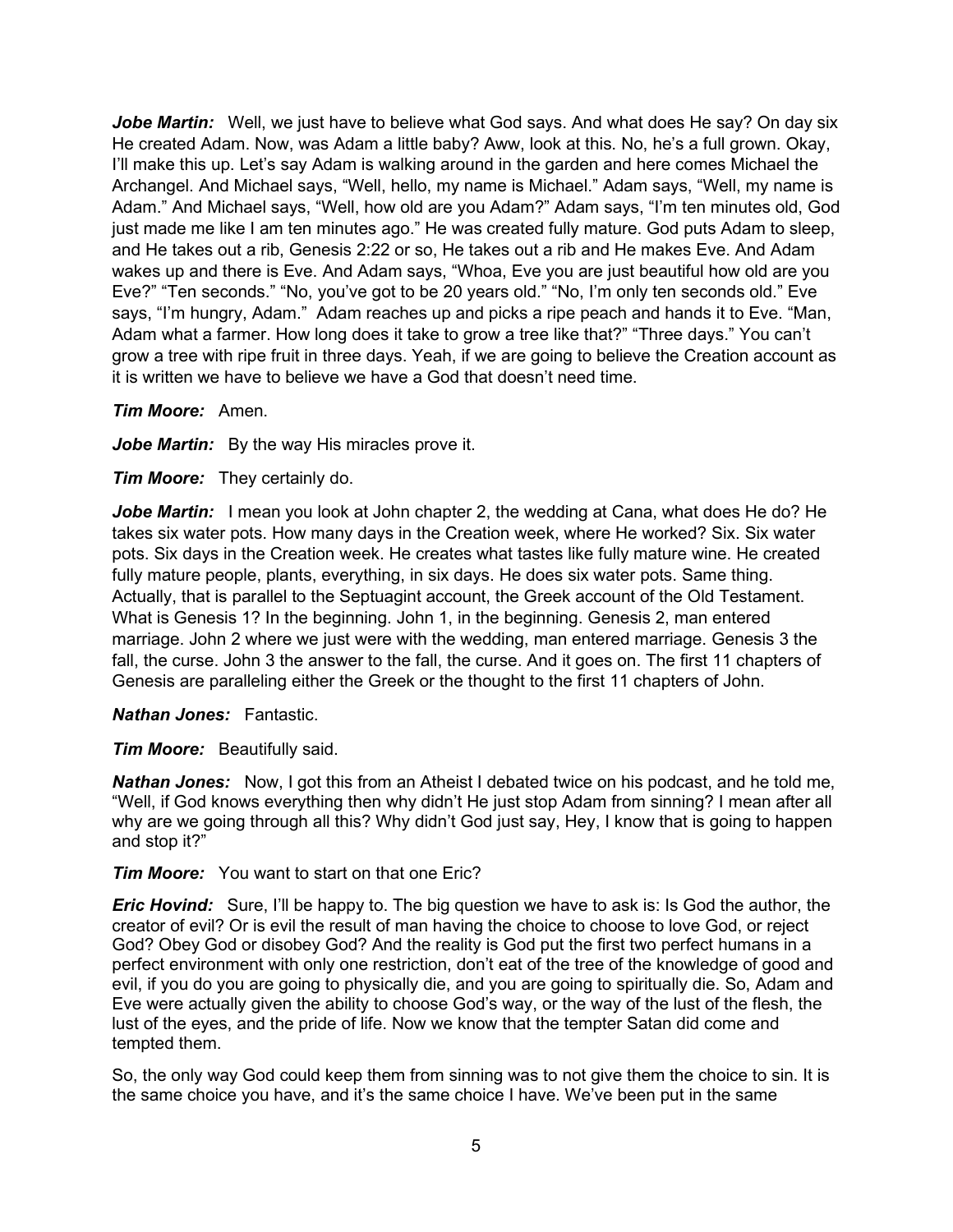circumstance and we have chosen willingly of our own volition to disobey God. We have chosen to reject God's commandment and God's teaching. The conscience that is written on our heart we have chosen to disobey.

So, I don't think that we can be too hard on Adam and Eve, and we can't blame God for a ruined and wrecked creation, that's our fault, that is man's fault. God is the one who created a perfect world and will restore a perfect world one day. And man, I hadn't thought about the way you just phrased what you said, I wrote it down in my notes here, in fact I hope you guys are taking notes because you guys who are watching this conference and this Q&A are getting a lot of great information. That just proves nature versus nurture wrong. It is the state of the human heart. We are sinners by nature that need a savior.

So, Adam and Eve chose to rebel against God, satisfied the lust of the flesh, lust of the eyes, and the pride of life. And they wanted to pretend like they knew better than God. And if you guys that are watching, and if I'm honest with myself we would have to say, you know what, we fall for the same lie day after day. We think that money, or power, or fame, or sex, or something material possession is going to give us fulfillment and it doesn't. Because God says, listen none of that is going to satisfy, only a true relationship with Christ is going to bring about true joy, true fulfillment, true happiness. You can have the fruit of the spirit: love, joy, peace, long-suffering, all of that when you truly trust what God has said. God wants us to choose to love Him above all else.

Adam has flunked the test. God sent Jesus Christ as the redeemer. You and I have flunked but if we trust in Christ we can be restored. So, the reality is that is a great lesson that tells us and leads us right to the story of salvation is what the question leads us to.

*Tim Moore:* Which is where you ended Jobe, so anything you would want to add?

*Nathan Jones:* Because he switched into preacher mode, so preach it brother.

**Tim Moore:** Yeah. Anything you would add to this thought or question?

Jobe Martin: Oh, he really did a good job on that one. I like that.

*Tim Moore:* Well, I would say this. Even as you were talking, Eric I thought came to me and realized I have four grandchildren now, two of them are little boys, toddlers a four year old and a two-year-old and I can give them instruction and tell them don't do this, do that, and I could literally constrain them to where they were unable to disobey. I could lock them in a cage or lock them in a padded room and they couldn't do any harm. But that would not allow them to grow and to mature into the men of God that they are destined to be, I pray. And so, they have a choice, and sometimes they chose poorly, but they are growing and learning. And someday I pray that they will put their faith in Jesus Christ and be restored in a relationship with Him. I don't think God created us to be automations. He created us to have a free will, but to be able to reflect His love and glory back to Him by choosing to embrace the salvation He offers. And that is the only analogy that I can offer.

**Jobe Martin:** Well, He wants a love relationship with us, with His creatures. And you don't have that if we are robots. Yeah.

*Eric Hovind:* I just want to add one more thing here. When you think about the purpose of Creation, when you read the Bible you cannot come away, especially Isaiah which a lot of the prophecies there, Isaiah chapter 40, 41, 42, God keeps going over I am God, I've done this to glorify Myself. I am going to get all the glory for this creation. God cannot get more glory than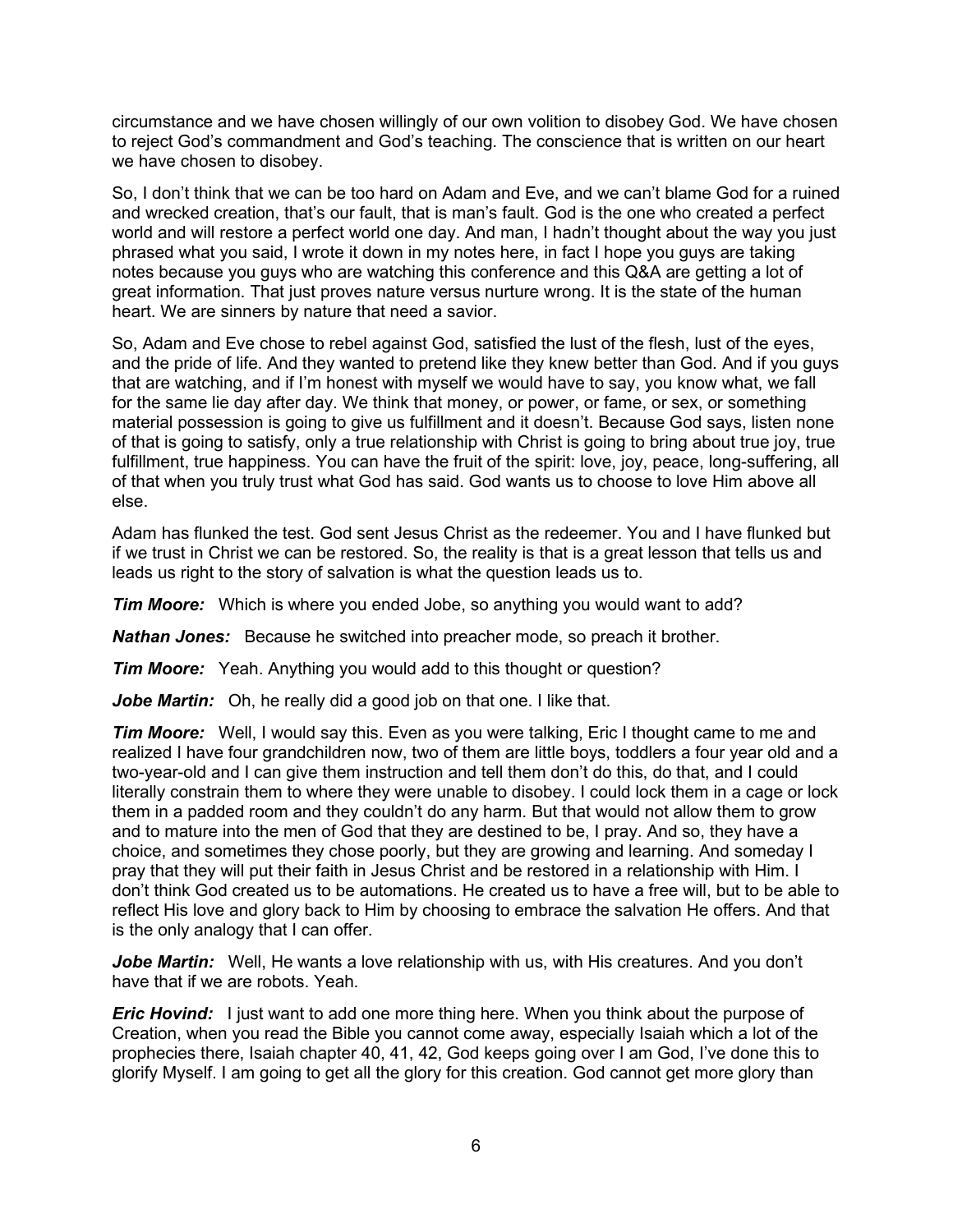when we chose to love Him. I mean like you said with your kids you could tie them up, you could make them say, "I love you." But when they are forced to say it, it means nothing.

Now, when those grandkids are growing up and they chose to spend time with grandma and grandpa, wow, now that is of their own choice, they've said I want to love you.

My kids are 15, 17, and 19, and as they grow up, as they get out of the house, and then decide to come back and spend time with mom and dad, oh, it doesn't get better than that because then we know this is of your own choice, you are choosing to spend time with me, rather than me forcing you to spend time with me. And in a probably a very poor analogy that is kind of how it is with God. When we choose to love Him, He doesn't force us to, He can't get more glory than that.

*Tim Moore:* Recently my four-year-old grandson had acted out and had been chastised, and I even told him I was disappointed. And he came over and laid his head on my shoulder and said, "I know Saba." And then just in that moment of true confession, and for that moment at least, true repentance I was gladdened in my heart. They call me Saba because that is the Hebrew name for grandfather, or old man, my wife thinks. But it showed that his little tender heart is being turned in a direction. Now, it will take years of growth and maturing, and the Lord is patient with us because I'm still growing and maturing, all of us are, to become more Christlike. But I think that manifest, again, the glory of God in us if we put our roots down in Jesus Christ as the true vine.

*Nathan Jones:* Amen. And if you think about it too, all of human history is about getting us back into the Garden of Eden relationship with God again, where we walked and talked and had fellowship with Him. But He doesn't want to populate, robots are the perfect thing, He wants us to choose Him. And who is going to be with Him on the New Earth forever? Those who choose Him. I mean wouldn't you want to be with someone who wants to be with you, rather than people who are forced to be with you? That is beautiful. Boy, this question has kind of hit all our preacher modes here.

#### *Tim Moore:* It sure has.

*Jobe Martin:* Yeah, well he says, what is the greatest commandment? To love the Lord your God with all your heart, and your soul and your mind, your strength. And then what is the second greatest commandment? Love your neighbor as yourself. And who is your closes neighbor? Your wife. Love her like you love yourself. Your kids. Your grandkids. And then go out. So, yeah, that's important to our Lord.

*Tim Moore:* But even Joshua points out, and other places that we have to choose, and sometimes not just a onetime choice. Well, I choose years ago. Really I couldn't tell so. We must choose day by day, hour by hour, sometimes moment by moment whom we will serve, whom we will love. And as Joshua said, "As for me," and I can't always speak for my house, but I certainly try to set that tone, but I choose to serve in honor and love the Lord. And that I think is the greatest aspiration any of us could have.

#### *Eric Hovind:* Amen.

*Nathan Jones:* Amen.

**Closing**